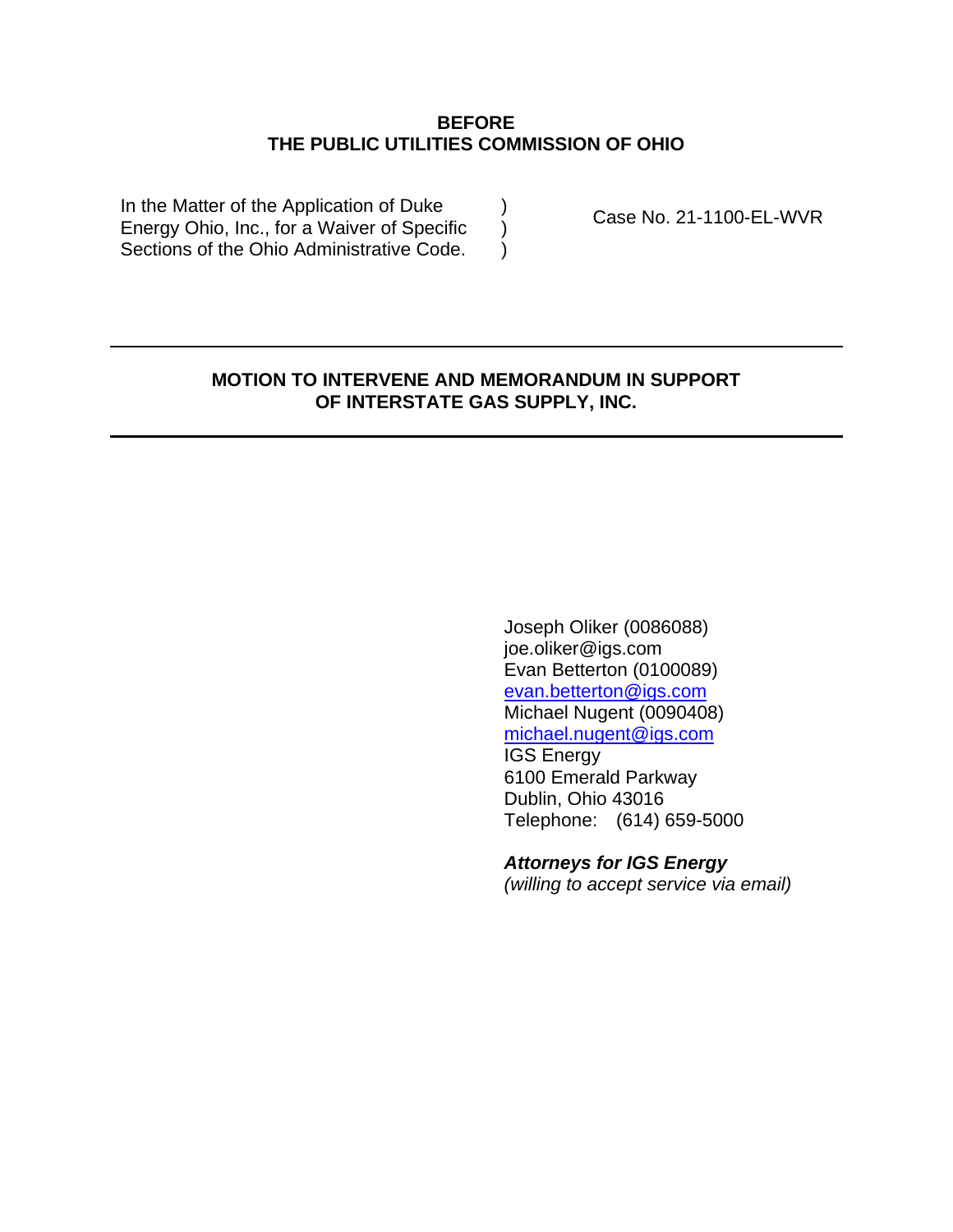#### **BEFORE THE PUBLIC UTILITIES COMMISSION OF OHIO**

 $\lambda$  $\lambda$ )

In the Matter of the Application of Duke Energy Ohio, Inc., for a Waiver of Specific Sections of the Ohio Administrative Code.

Case No. 21-1100-EL-WVR

## **MOTION TO INTERVENE**

Pursuant to R.C. 4903.221 and Ohio Adm.Code 4901-1-11, Interstate Gas Supply, Inc. ("IGS" or "IGS Energy") moves to intervene in the above captioned case. In this proceeding, Duke Energy Ohio, Inc. ("Duke") seeks a waiver of multiple newly instated rules, including but not limited to Rules 4901:1-10-33(A), 4901:1-10-22(B)(16), and 4901:1-10-33(C)(9). Duke is seeking a full twelve months to comply with these rules which intend to prohibit the discrimination or restriction of certain CRES charges on customer bills.<sup>1</sup>

As set forth in the attached Memorandum in Support, IGS submits that it has a direct, real, and substantial interest in the issues and matters involved in the abovecaptioned proceedings, and that it is so situated that the disposition of the proceedings without IGS' participation may, as a practical matter, impair or impede IGS' ability to protect that interest. IGS further submits that its participation in these proceedings will not

<sup>&</sup>lt;sup>1</sup> In the Matter of the Application of Duke Energy Ohio, Inc., for a Waiver of Specific Sections of the Ohio Administrative Code ("Application"), Case Nos. 21-1100-EL-WVR, Application for Waiver (November 1, 2021) at 1.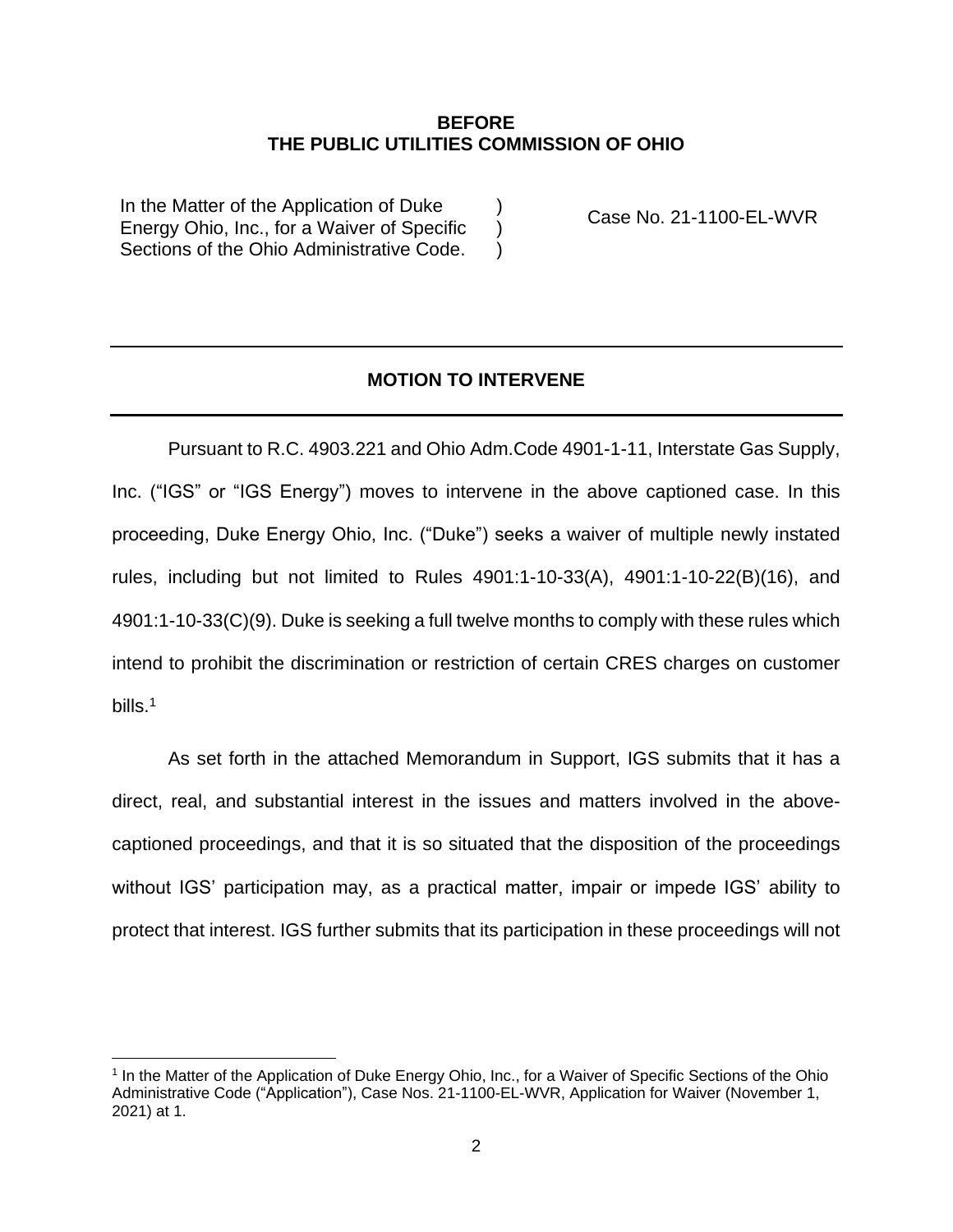cause undue delay, will not unjustly prejudice any existing party, and will contribute to the thorough consideration of the issues raised in the proceedings.

IGS' interests will not be adequately represented by other parties to these proceedings, and, therefore, IGS is entitled to intervene in these proceedings with the full powers and rights granted to intervening parties.

Respectfully submitted,

*/s/ Joseph Oliker\_\_\_\_\_\_* Joseph Oliker (0086088) [joe.oliker@igs.com](mailto:joe.oliker@igs.com) Counsel of Record Evan Betterton (0100089) [evan.betterton@igs.com](mailto:evan.betterton@igs.com) Michael Nugent (0090408) [michael.nugent@igs.com](mailto:michael.nugent@igs.com) IGS Energy 6100 Emerald Parkway Dublin, Ohio 43016 Telephone: (614) 659-5000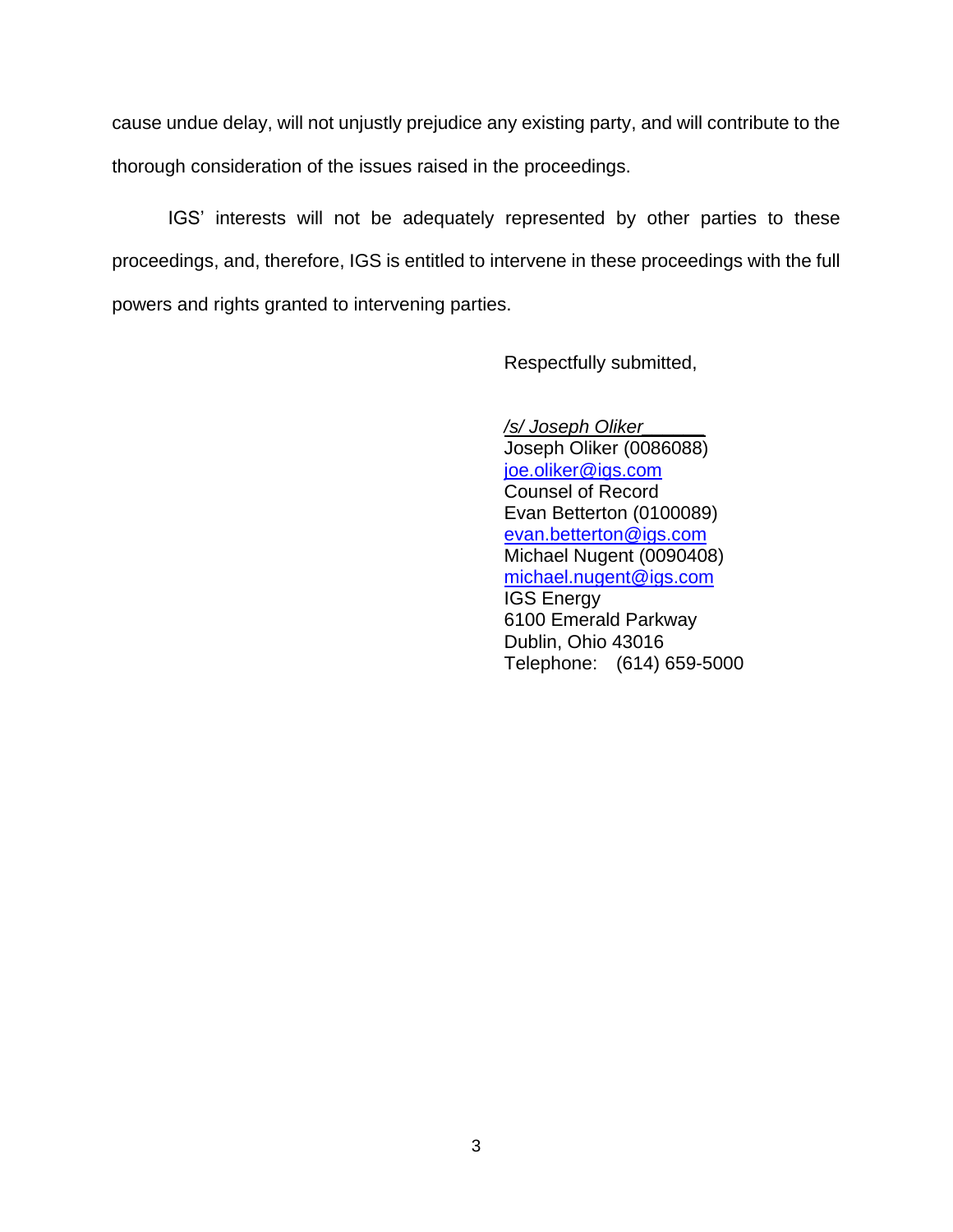#### **BEFORE THE PUBLIC UTILITIES COMMISSION OF OHIO**

) )  $\lambda$ 

In the Matter of the Application of Duke Energy Ohio, Inc., for a Waiver of Specific Sections of the Ohio Administrative Code.

Case No. 21-1100-EL-WVR

### **MEMORANDUM IN SUPPORT**

As a retail energy supplier, IGS Energy has over 30 years of experience serving customers in Ohio's competitive gas and electric markets. Currently, IGS serves customers across 20 states, including electric customers of various sizes throughout the Duke Ohio service territory. Additionally, the IGS family of companies, which includes IGS Solar, IGS Generation, IGS Home Services, and IGS CNG Services, provides customer focused energy solutions that complement IGS Energy's core commodity business, including distributed generation, demand response, compressed natural gas refueling, and back-up generation. IGS Energy currently offers non-jurisdictional products and services that would be potentially be impacted by these rules.

In this proceeding, Duke seeks a temporary waiver of 12 months in order to comply with the new rules related to discrimination of non-jurisdictional CRES charges. Duke, according to its Application, plans to conform with the rules not by accommodating CRES charges on their bills in the same manner as they currently accommodate for their affiliates; but rather by removing all current non-jurisdictional charges.<sup>2</sup> While claiming

<sup>2</sup> Application at 2-3.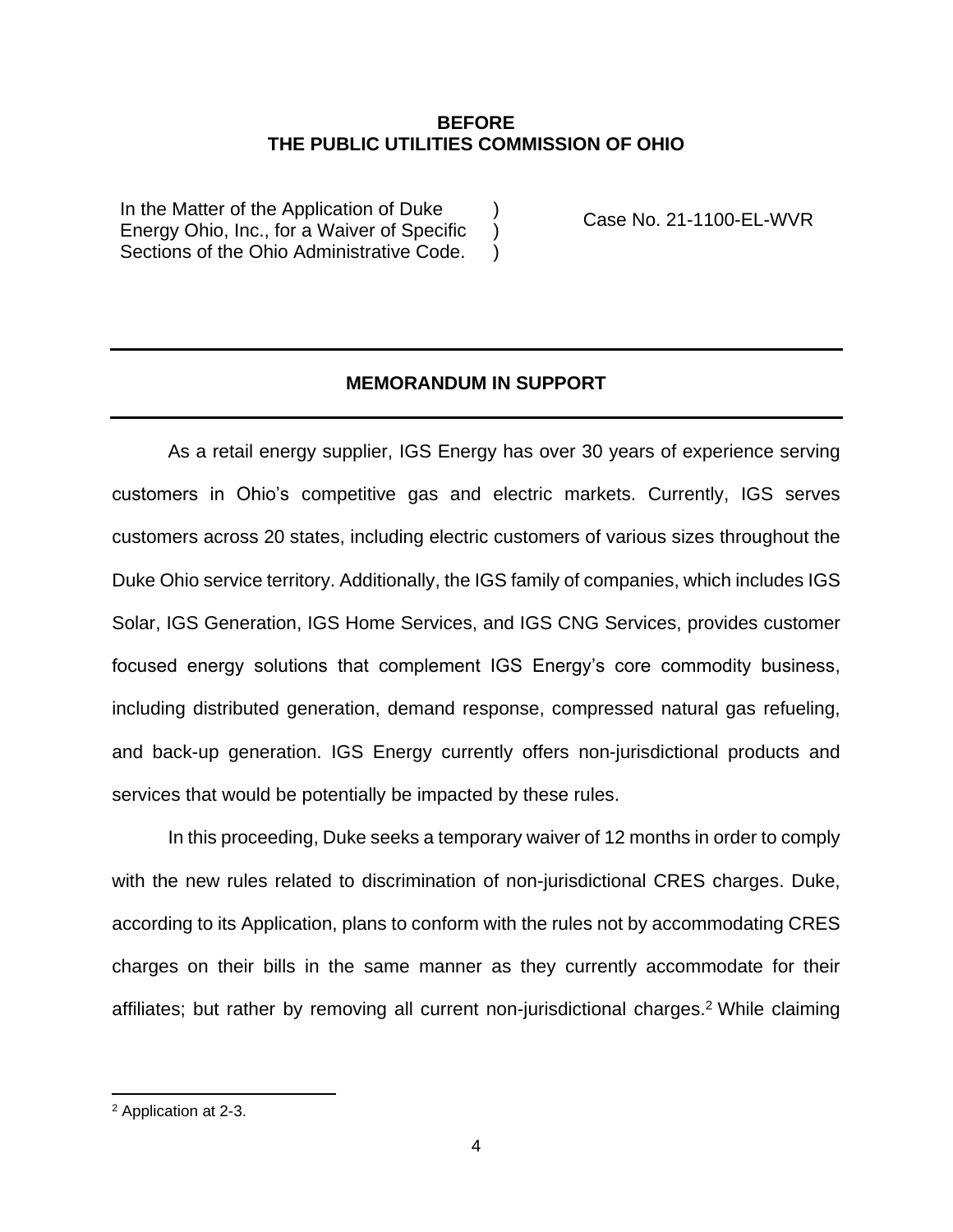this is a "simple, fair, and easy" solution, Duke then requests the ability to continue discriminating against CRES charges for up to twelve months while it slowly removes the currently unlawful non-jurisdictional charges from its bills. Duke has not offered a sufficient basis in its Application to continue to "unduly restrict" the offer of CRES nonjurisdictional products and services for a year by not opening that same functionality to CRES suppliers as required by the rules. Duke admits in its Application that it is currently offering non-jurisdictional products and services but does not offer any technical reason why those charges can only appear on the bill for Duke's affiliates.<sup>3</sup>

IGS respectfully submits that it is entitled to intervene in these proceedings because IGS has a real and substantial interest in these proceedings, the disposition of which may impair or impede its ability to protect that interest.

For purposes of considering requests to intervene in Commission proceedings, the Commission's rules provide that:

Upon timely motion, any person shall be permitted to intervene in a proceeding upon a showing that: (1) A statute of this state or the United States confers a right to intervene. (2) The person has a real and substantial interest in the proceeding, and the person is so situated that the disposition of the proceeding may, as a practical matter, impair or impede his or her ability to protect that interest, unless the person's interest is adequately represented by existing parties.<sup>4</sup>

Further, R.C. 4903.221(B) and Ohio Adm.Code 4901-1-11(B), provide that the Commission, in ruling upon applications to intervene in its proceedings, shall consider the following criteria:

(1) The nature and extent of the prospective intervener's interest;

<sup>&</sup>lt;sup>3</sup> Application at 3.

<sup>4</sup> Ohio Adm.Code 4901-1-11(A).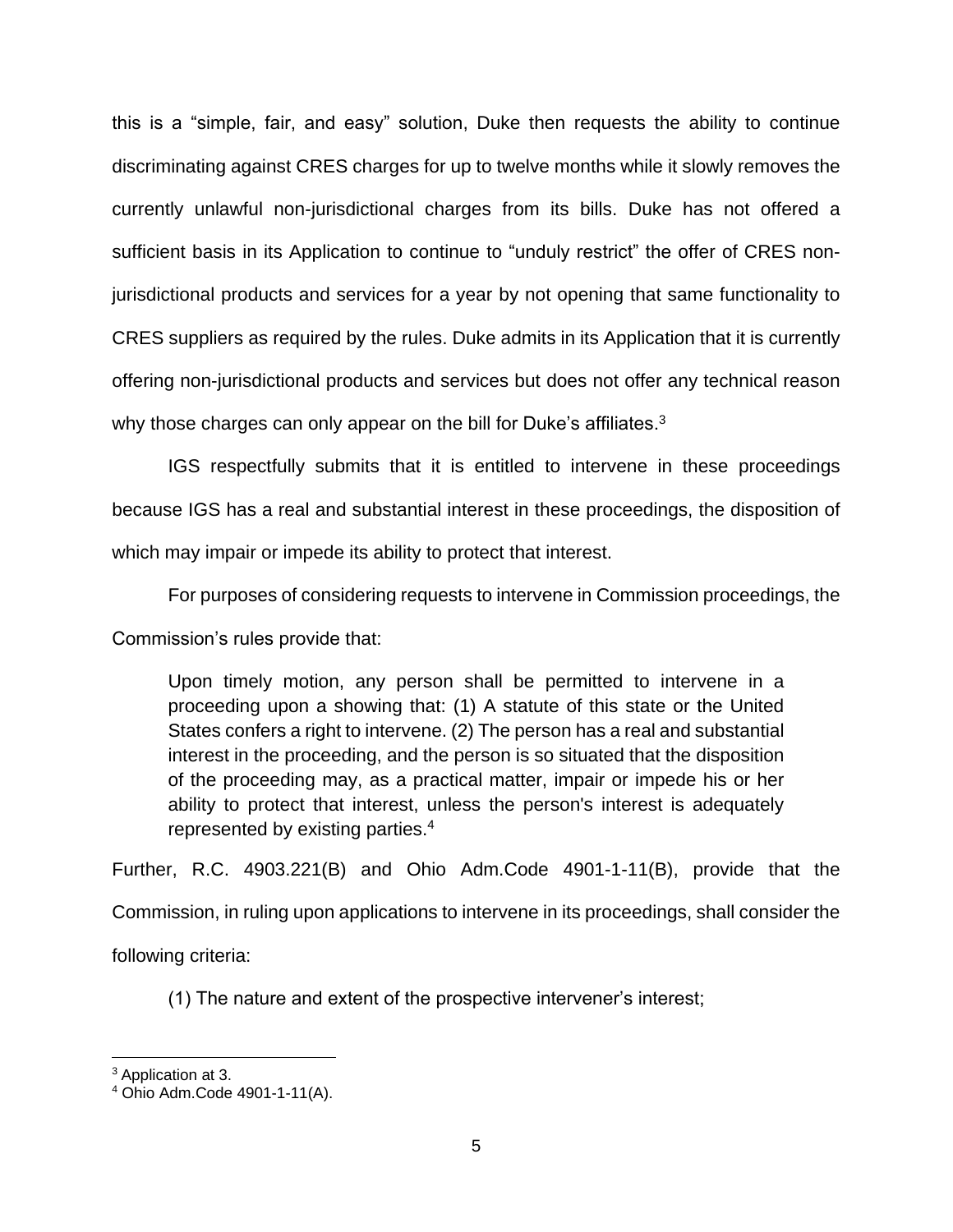(2) The legal position advanced by the prospective intervener and its probable relation to the merits of the case;

(3) Whether the intervention by the prospective intervener will unduly prolong or delay the proceedings; and

(4) Whether the prospective intervener will significantly contribute to full development and equitable resolution of the factual issues.

As a certified retail electric service provider, IGS has a direct, real, and substantial interest in these proceedings. As quoted by Duke from the Finding and Order, the purpose of the rules is to "prohibit undue or unreasonable prejudice or disadvantage,"<sup>5</sup> thus allowing Duke a full year to simply drop non-compliant charges prolongs the existing prejudice within the market. Under the proposal, IGS will continue to not be permitted to offer on bill non-jurisdictional products and services while Duke and its affiliates will. IGS has an interest in ensuring that the market is a fair playing field without undue preference or advantage being given to legacy products and services, which are expressly prohibited under the new rules. Therefore, IGS has a real and substantial interest in this proceeding.

Additionally, it would be inappropriate to determine these proceedings without IGS' participation, as the other parties in the case cannot adequately represent and protect the interests of IGS and its customers in these proceedings.

Further, IGS and its counsel have substantial experience appearing and practicing before the Commission, thus IGS intervention will not unduly prolong or delay this proceeding. In fact, IGS' involvement in these proceedings will assist in development and resolution of factual issues before the Commission.

Finally, the Supreme Court of Ohio has held that intervention should be liberally

<sup>5</sup> Finding & Order, p. 79 (February 26, 2020).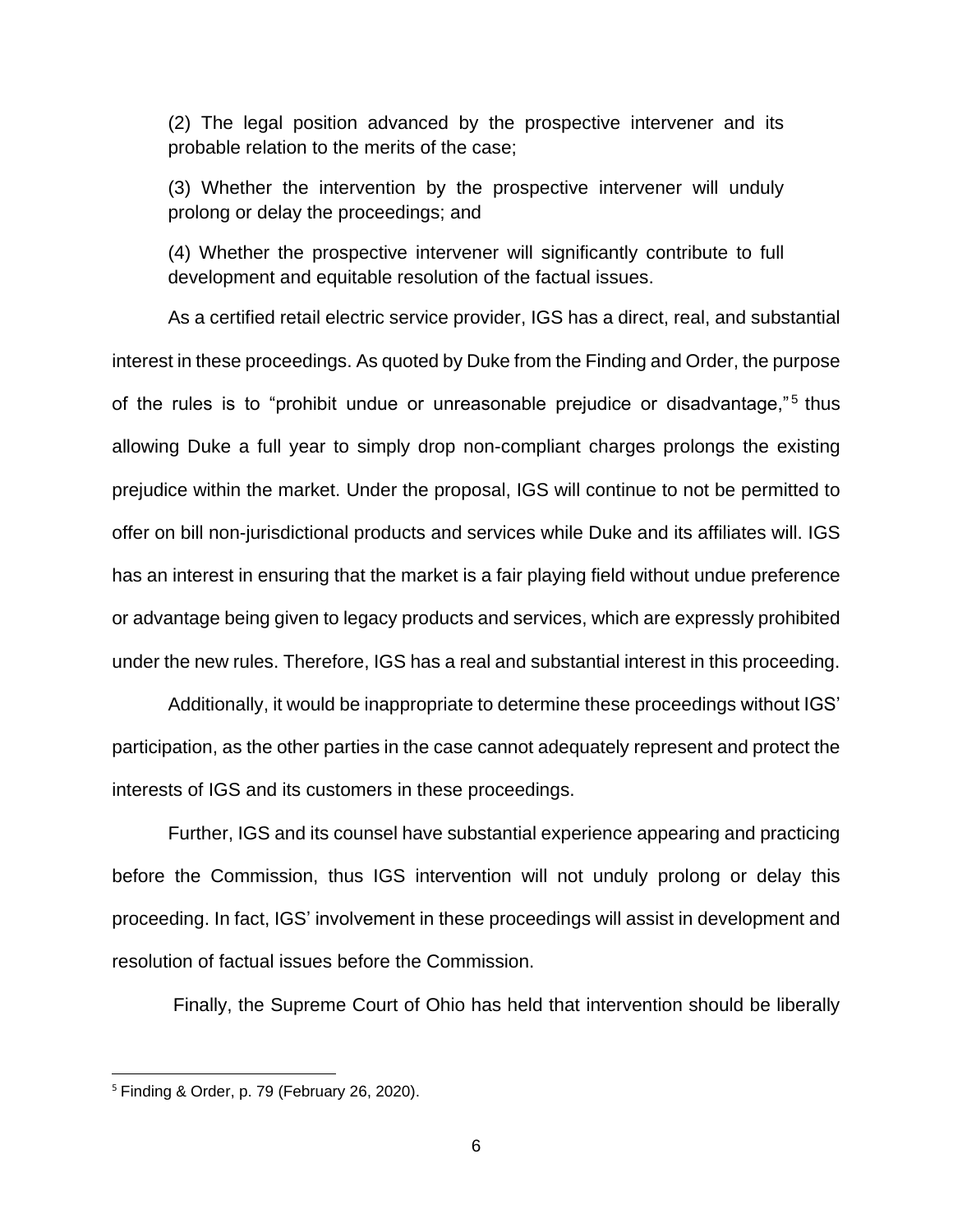allowed for those with an interest in the proceeding. $6$  In light of the liberal interpretation of the intervention rules, IGS clearly meets the standards for intervention in these proceedings. Additionally, IGS intervened and provided comments in the preceding case seeking an adjustment of the same rider mechanism without objection or issue.<sup>7</sup>

For the reasons set forth above, IGS respectfully requests the Commission grant this Motion to Intervene.

Respectfully submitted,

*/s/ Joseph Oliker\_\_\_\_\_\_* Joseph Oliker (0086088) [joe.oliker@igs.com](mailto:joe.oliker@igs.com) Evan Betterton (0100089) [evan.betterton@igs.com](mailto:evan.betterton@igs.com) Michael Nugent (0090408) [michael.nugent@igs.com](mailto:michael.nugent@igs.com) IGS Energy 6100 Emerald Parkway Dublin, Ohio 43016 Telephone: (614) 659-5000

## *Attorneys for IGS Energy*

*(willing to accept service via email)*

<sup>6</sup> *Ohio Consumers' Counsel v. Pub. Util. Comm.,* 111 Ohio St.3d 384, 2006-Ohio-5853.

<sup>7</sup> *See generally PUCO* Case No. 20-0666-EL-RDR.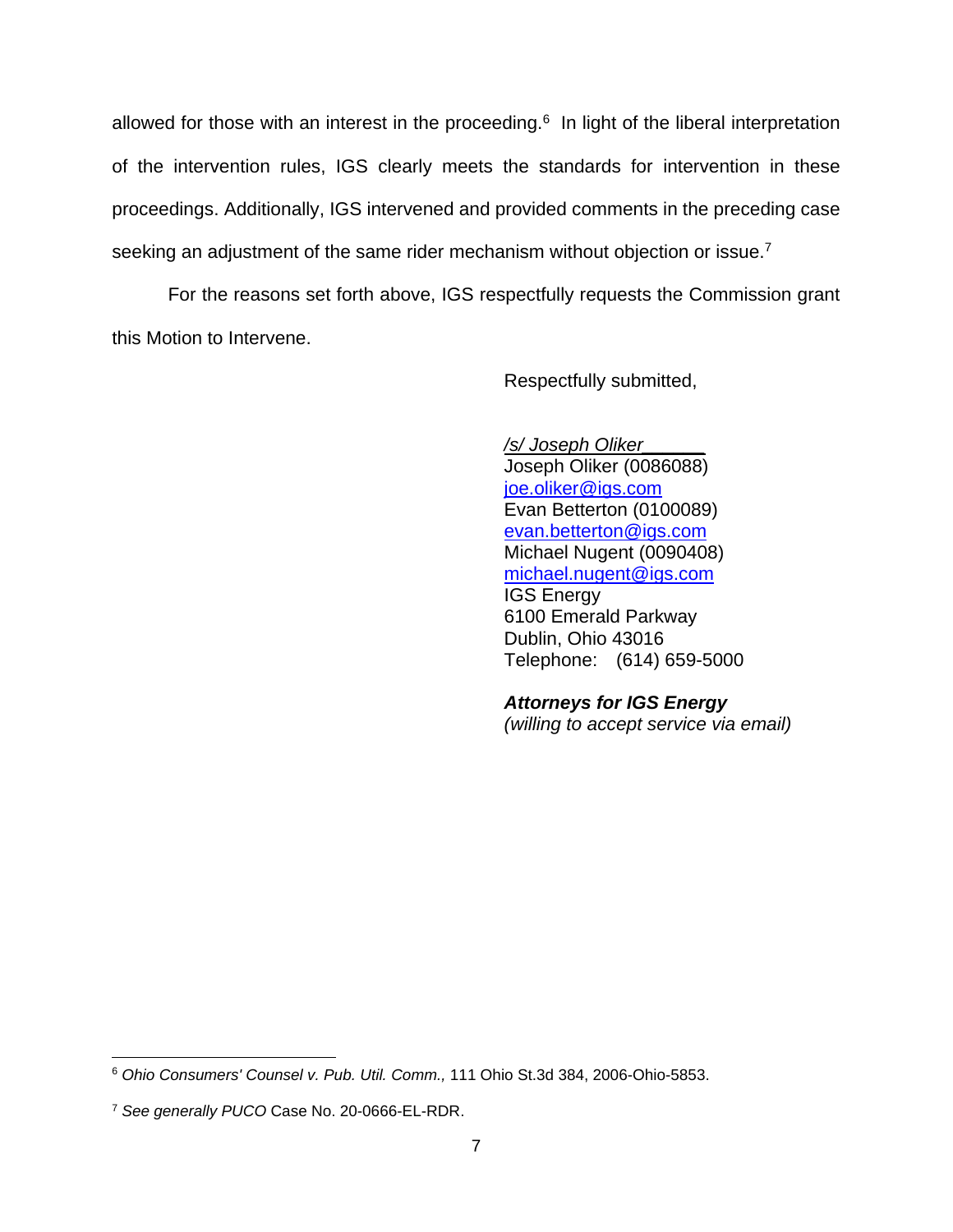## **CERTIFICATE OF SERVICE**

I certify that this *Motion to Intervene and Memorandum in Support of Interstate Gas Supply, Inc.* was filed electronically through the Docketing Information System of the Public Utilities Commission of Ohio on November 5, 2021. The PUCO's e-filing system will electronically serve notice of the filing of this document on the parties subscribed to these proceedings. Additionally, notice was provided to the parties listed below.

> */s/ Joseph Oliker\_\_\_\_\_\_\_\_\_* Joseph Oliker

## **SERVICE LIST**

rocco.dascenzo@duke-energy.com Larisa.vaysman@duke-energy.com